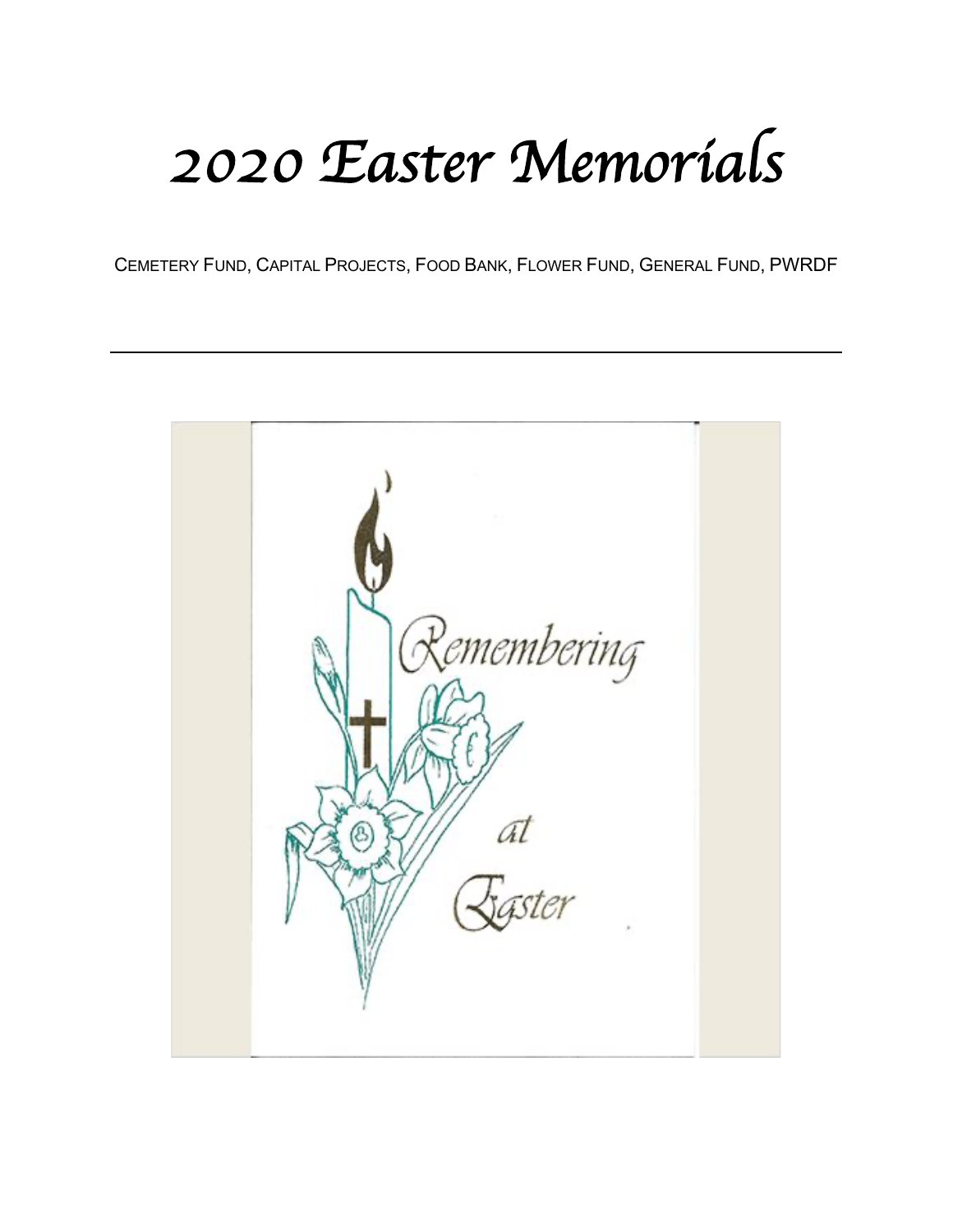## *Given to the Glory of God and in Loving Memory of…*

**All Departed Loved Ones** - by Phyllis and Graham and Family **Andrews, Roland -** by Jim and Kathleen Baird **Anthony, Robert, Elizabeth, Theodore** and **family members -** by Elizabeth, Jim Tilley and family **Batten, Abe** and **Stella** - Parents, by Julie, Jim, Ken and Families **Batten, Chesley and Julia** – Parents, by Sandra and Graham **Batten, James J. -** by Sandra and Graham **Bickford, Eneas -** Father, by Dale and Joanne **Bickford, Samuel** and **Johanna (Joan Jefford**) - Parents, by Dale and Joanne **Bishop, Bert and Doris** - Parents, by Elizabeth, Bert and Family **Buckle, MaryAnn, John** and **Siblings** - by David and Bertha **Bussey, Cameron -** by Loretta and Ken **Bussey, Edward and Phyllis** - Parents by Elizabeth and Jim Tilley and family **Bussey, Jacob** - Brother by Elizabeth and Jim Tilley and family **Bussey, Jacob** - by Loretta and Ken **Bussey, Phyllis and Edward** - Parents, by Loretta and Ken Scott **Butler, Charles and Martha -** Parents, by Sam+, Christina and Family **Butler, Doug and Hilda** – Parents, by Elizabeth, Bert and Family **Butler, Philip** and **Katherine** - Parents by Phyllis, Graham and Family **Butler, Violet** - by Calvin and Family **Cable, Calvin** - Husband, by Greta **Cable, Frances** - by Elizabeth and Jim Tilley and family **Cable, Frances -** by Loretta and Ken **Crewe, Alex -** by Heber, Pat and Family **Denny, Isabelle -** by Eric and Doris **Departed Family** and **Friends** - by Eleanor and William Butler **Departed Loved Ones** - by Mary and Family **Fagan, Reginald and Gwendolyn** – Parents, by Ralph and Rosalind Fagan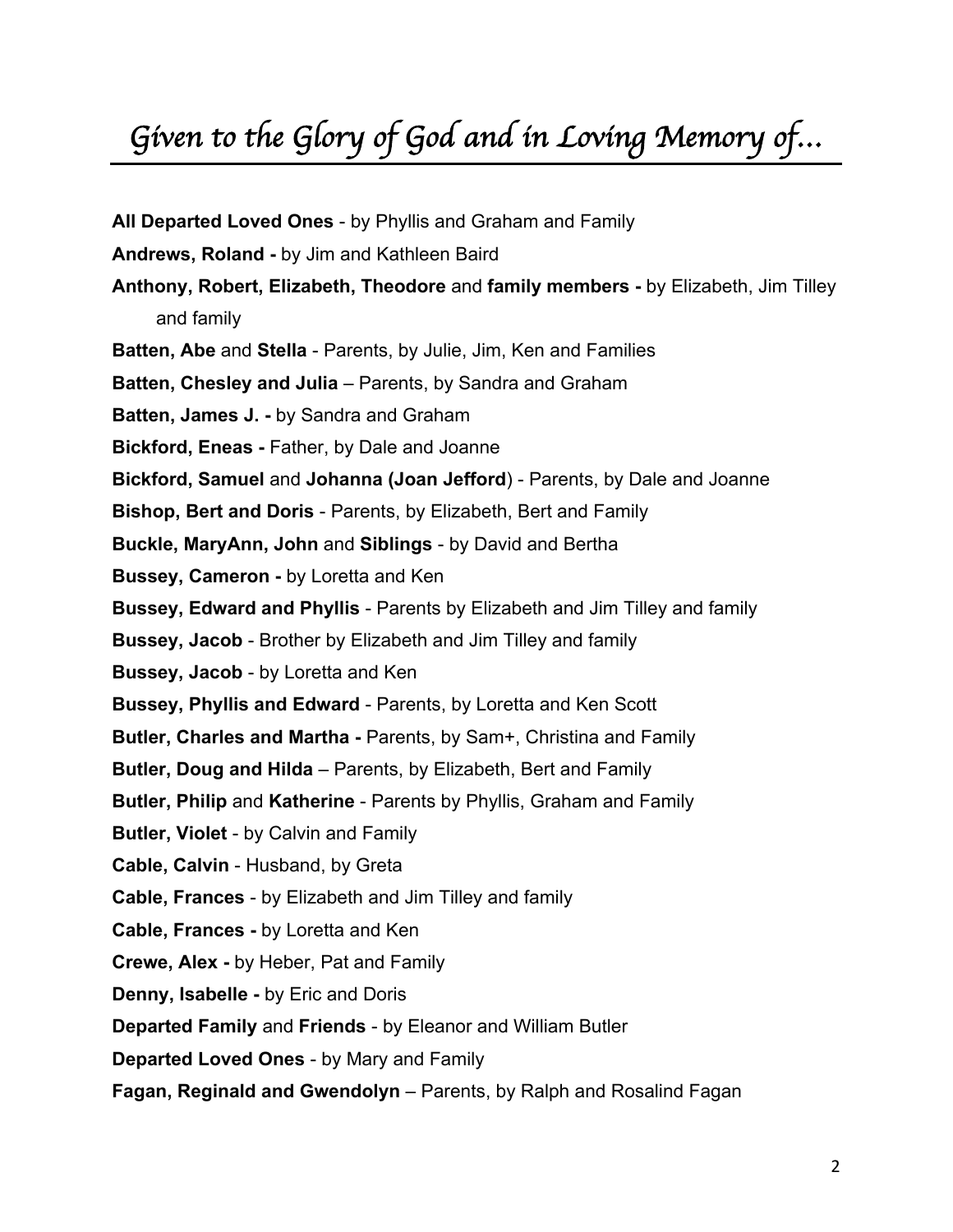- **Farrell, Sebastian and June** Parents, by Aura, Jerry and family
- **Fitzgerald, Carol Ann** and **Jack** by Barb, Robert and Family
- **Haskell, Robert and Myrtle**  Parents, by Rosalind and Ralph Fagan
- **Hussey, Violet** and **Janes, George** Parents, by Georgina, Glen, Ryan, and Victoria **Smith**
- **Jefford, James** and **Matilda** Parents, by Ruby and Family
- **Knight, Furne** by Barb, Robert and Family
- **Lehr, Dorcas** Sister, by Dave and Carol Taylor
- **Loved Ones** by Calvin and Family
- **Loved Ones** by Charles and Fanny Taylor
- **Loved Ones and Friends** by Edith and Family
- **Mercer, Myrtle** by Eric and Doris
- **Newhook, Judy** by Alf, Paula and Stephanie
- **O'Brien, Geraldine -** by Eric and Doris
- **O'Brien, Pierce** by Eric and Doris
- **Other Loved Ones**, by Greta
- **Peddle, Llewellyn** and **Violet -** Parents by Phyllis and Graham and Family
- **Pittman, Kevin** by Ruth, Grandchildren and Great Grandchildren
- **Porter, Ada** Mother and Grandmother, by Jeff, Geraldine, Jillian and Joel
- **Porter, Ada** Wife, by Edward
- **Porter, Ada**, Mother and Grandmother, by Lorraine, Willis, and Hilary
- **Porter, Mary and Noah** Parents, by Noah, Claudine and Families
- **Porter, Noah and Mary** Parents, by Aura, Jerry and family
- **Porter, Noah and Mary** Parents, by Sam+, Christina and Family
- **Rideout, Cyril James** and **Grace** Parents, by Sue Rideout-Vivian
- **Rideout, Donald -** by Eric and Doris
- **Rideout, Eric** Husband, by Frances
- **Rideout, Florence** and **Ronald** Parents, by David and Bertha
- **Rideout, Keith and Elaine** Brother-in-Law and Sister, by Sam+, Christina and Family
- **Rideout, Mary Anne, William,** and **William Jr.** by 6 Daughters and 3 Sons
- **Rideout, Max -** by Eric and Doris